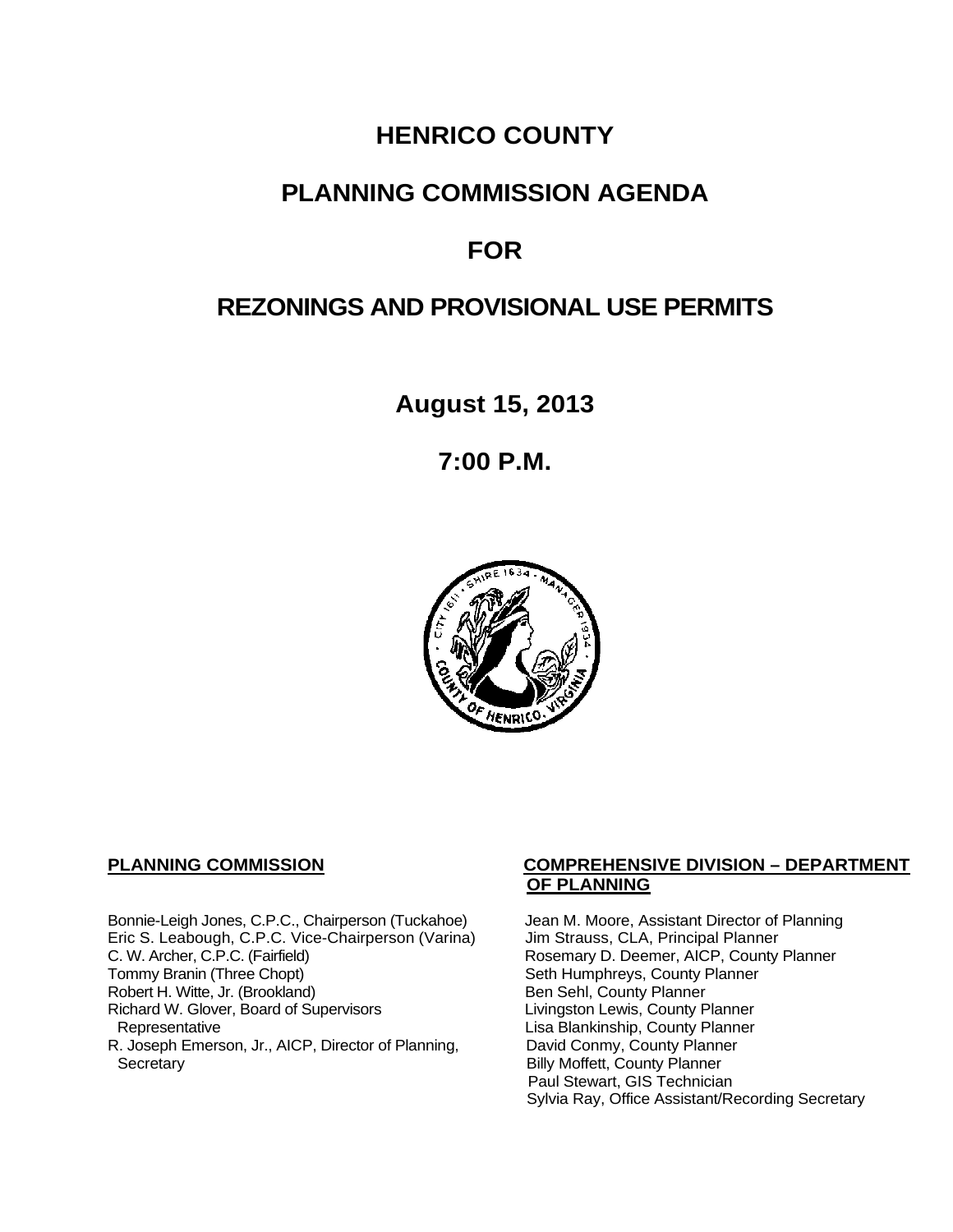### **PLANNING COMMISSION REZONING MEETING PRELIMINARY AGENDA AUGUST 15, 2013**

**BEGINNING AT 7:00 P.M.**

**WELCOME:**

**PLEDGE OF ALLEGIANCE:**

**RECOGNITION OF NEWS MEDIA:**

**CALL TO ORDER:**

**REQUESTS FOR WITHDRAWALS AND DEFERRALS: (0); (0)**

**REQUESTS FOR EXPEDITED ITEMS: (0)**

**CASES TO BE HEARD: (1)**

#### **VARINA:**

None.

**FAIRFIELD: Matthew Russell for American Towers, LLC: Request for a** Provisional Use Permit under Sections 24-95(a)(3), 24-120 and 24-122.1 of Chapter 24 of the County Code in order to extend the permitted height of an existing monopolestyle telecommunications tower to 178' and increase the area of the associated compound from 900 to 2,490 square feet on Parcel 785-744-4450, located on the south line of Bentley Street approximately 270' west of its intersection with Brook Road. The existing zoning is B-3 Business District. The 2026 Comprehensive Plan recommends Commercial Concentration. The site is in the Enterprise Zone. **Staff – Livingston Lewis**

**THREE CHOPT:**

None.

**TUCKAHOE:** None.

**BROOKLAND:** None.